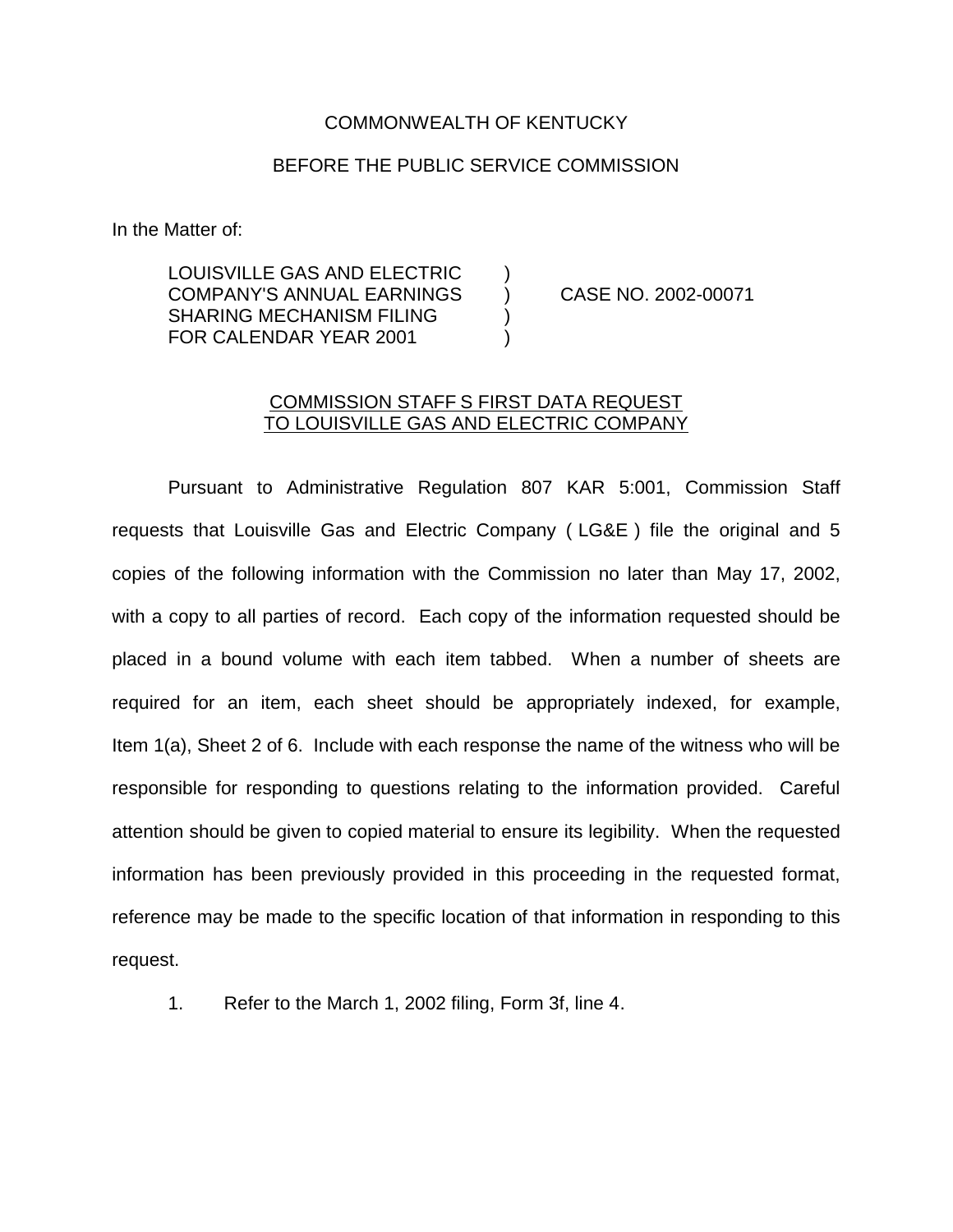a. Provide a schedule showing the determination of the Total Company 13-Month Average (1995 Plan) amount for Accumulated Deferred Taxes. Include all supporting calculations and assumptions.

b. Match the 13 months of accumulated deferred tax balances with the amounts reported to the Commission by LG&E in its monthly Environmental Surcharge reports. Explain any differences between the accumulated deferred tax balances shown on the monthly Environmental Surcharge reports and the balances used to determine the 13-month average balance shown on Form 3f.

2. Refer to the March 1, 2002 filing, Form 3a, column 7. Explain why LG&E believes the Settlement Agreement should be an adjustment to Common Equity only.

3. Refer to the March 1, 2002 filing, Form 3g. Explain why LG&E reflected the impacts of the Value Delivery Team workforce reduction ( VDT reduction ) as a lump sum adjustment to its 13-month average capitalization rather than recalculating the capitalization for each month impacted by the Global Settlement.

4. Refer to the March 1, 2002 filing, Form 3. For purposes of this question, assume the following:

- The depreciation rates approved as part of the Global Settlement in Case No. 2001-00141<sup>1</sup> were in effect for all of calendar year 2001.
- Costs associated with the VDT reduction were not expensed in March 2001.
- The costs associated with the VDT reduction were deferred and the deferred asset was created on March 31, 2001.

<sup>&</sup>lt;sup>1</sup> Case No. 2001-00141, Application of Louisville Gas and Electric Company for an Order Approving Revised Depreciation Rates.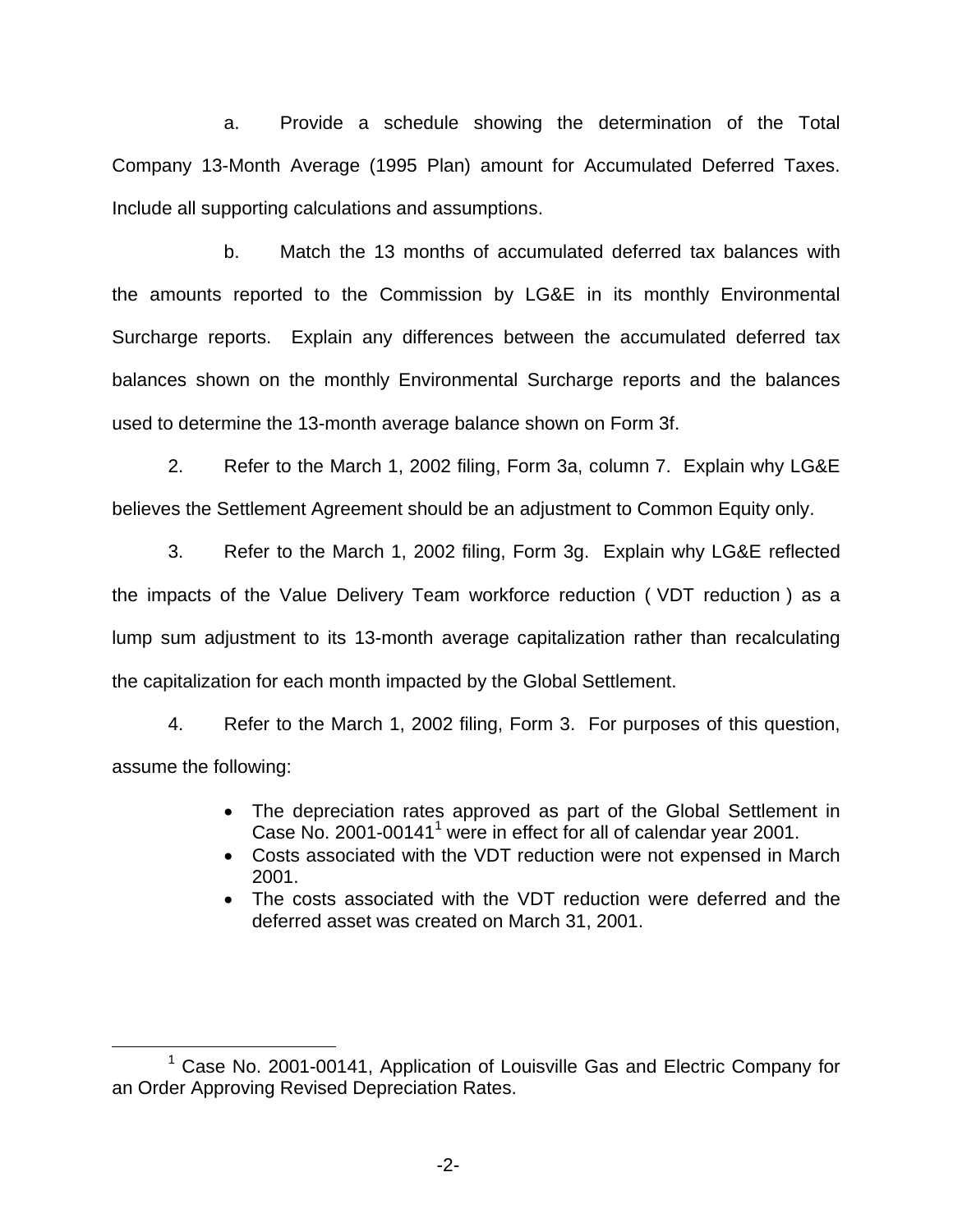- Amortization of the VDT reduction deferred asset began in April 2001, following the amortization approach approved in the Global Settlement in Case No. 2001-00169. $^{2}$
- The adjustments to the VDT reduction deferred asset to reflect employees decisions to rescind their acceptance of voluntary termination or retirement are to be made in December 2001.
- The VDT surcredit began in April 2001 in accordance with the provisions of the Global Settlement in Case No. 2001-00169.

Using the above assumptions:

a. Recalculate the 13-Month Average Capitalization Schedule shown

on pages 2 and 3 of 3 and the Adjusted Electric Capitalization determination shown on

page 1 of 3.

b. To the extent the calculations required in part (a) above impact

other forms provided in the March 1, 2002 filing, provide revised forms reflecting this

impact on LG&E s determination of its Earnings Sharing Mechanism Factor.

5. Refer to Appendix B of the March 1, 2002 filing. In the December 3, 2001

Order in Case No. 2001-00169 approving the Global Settlement, the Commission stated:

In conjunction with our approval of the Settlement Agreement, the Commission finds it necessary to establish a monitoring mechanism to track employment and contractor levels. LG&E and KU should file an annual schedule that details the numbers of additional employees hired and the number of additional contractors utilized. The schedule should compare the reporting period s levels with the levels in effect as of December 31, 2001, and detail the additional expenses incurred for each  $q$ roup. $3$  (emphasis added)

 $2$  Case No. 2001-00169, Joint Application of Louisville Gas and Electric Company and Kentucky Utilities Company for an Order Approving Proposed Deferred Debits and Declaring the Amortization of the Deferred Debits to be Included in Earnings Sharing Mechanism Calculations.

<sup>3</sup> Case No. 2001-00169, December 3, 2001 Order at 11.